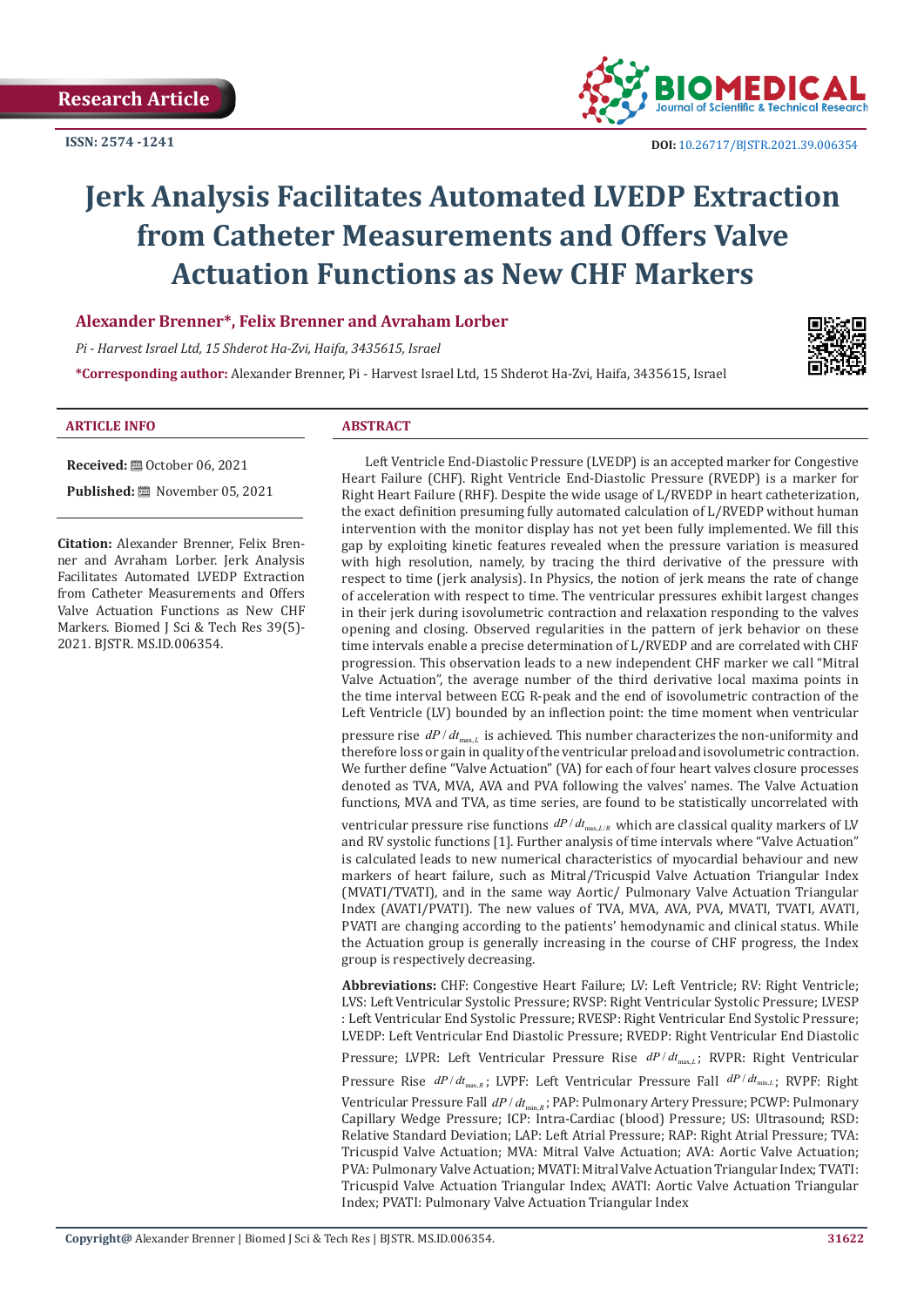# **Introduction and Definitions**

Heart diseases including CHF are a major cause of death according to the American Heart Association [2]. Left Ventricle End-Diastolic Pressure (LVEDP) is an acknowledged prognostic marker of congestive heart failure [3]. Measuring PAP and LAP (or it's proxy PCWP) directly with micro-manometer catheters (pressure transducers), or implantable devices as CardioMEMS (Atlanta, GA) and Vectorious (Tel Aviv, Israel) helps to predict CHF, as pulmonary hypertension is a major chronic disease associated with CHF [4]. LAP and/or PCWP could serve as marker for left ventricle diastolic dysfunction, which is highly connected to CHF, however, it is not exactly an equivalent to LVEDP being the exact marker for left ventricle diastolic dysfunction [5,6] and thus the further algorithmic extraction of LVEDP from LAP/LVP is needed. The first modern paper where the deeper mathematical investigation of left ventricular pressure (LVP) rise time interval was achieved by D. Adler, et al. [1]. In that pioneering study the time from the onset of contraction (which with the technology available then was corresponding generally to R-peak of ECG) to the ventricular pressure rise  $dP/dt_{\text{max}, L}$  is suggested as an index of contractility and denoted as t\_d. The analysis in this work shows that  $\bm{{\mathsf{t}}}_{\text{d}}$  at any given heart rate (HR), is a reliable index of contractility. The shifted regression function  $t.(HR)$  serves as the indicator boundary for myocardial dysfunction. In the present work we go deeper and exploit "higher order" kinetic characteristics of the heart contraction during the  $\mathsf{t}_{\mathsf{d}}$  time interval. We use a consistent feature of these kinetics for the determination of LVEDP. We further introduce and calculate "Mitral Valve Actuation" (MVA), a measure of extra nonlinearity of the heart contraction on  $\bm{{\mathsf{t}}}_{\text{d}}$  time interval as a marker of dysfunction. A similar calculation is provided for each of the other three heart valves and is actually motivated by the work of Kenichi, et al. [7], where RV relaxation period  $(\tau)$ , peak change in minimum pressure over time (Right Ventricular Pressure Fall  $dP/dt_{min, R}$  and RVEDP were recorded synchronously with echocardiographic data. Despite the wide usage of L/RVEDP in heart catheterization, the exact definition presuming the reliable fully automated calculation of L/RVEDP without manual time alignment of the monitor display in the course of catheterization, was not previously presented. For example, in [8] LVEDP is defined as the measured LV pressure at the nadir of the atrial contraction wave before the onset of a rapid rise in left ventricular systolic pressure, or at the peak of R-wave on ECG which may not be properly observed, or can be poorly synchronized.

Such definition also does not offer algorithmic, fully automated acquisition of LVEDP. We fill this gap by defining and presenting an algorithm for fully automated calculation of L/RVEDP by jerk (third derivative) analysis. The need for a fully automated calculation of L/RVEDP was raised in the context of calibration process of a non-invasive intra-cardiac pressure measurement system (ICPM) discussed in [9].

In the current work we show that LVEDP (and RVEDP) can be accurately and consistently determined using automated jerk analysis. Remind that in Physics, the notion of jerk means the rate of change of acceleration with respect to time:  $J(t)=da(t)/dt$ . Jerk is the second derivative of velocity:  $J(t)=d^2 v(t)/dt^2$ . Jerk is the third time derivative of position: J(t)= $d^3 v(t)/dt^3$ . Jerk dimension is [ length /time<sup>3</sup>], or in SI units [ m /sec<sup>3</sup>]. Jerk is a vector, but we are interested in its scalar magnitude. In transportation models and natural systems design, the dynamic optimization theory based models are used to determine the movement which minimizes the jerk and provides the smoothest possible movement [10]. The ventricular pressures exhibit largest changes in their jerk during isovolumetric contraction and relaxation related to valves opening and closure. For example, in the left ventricle the onset of isovolumetric contraction is associated with mitral valve closure and corresponds to the time point where Left Ventricle End-Diastolic Pressure (LVEDP) is measured. So the question is: how to exploit jerk pattern to describe the "onset of isovolumetric contraction" in exact computable terms? Investigating the time interval between ECG R-peak and the time moment when the ventricular pressure rise  $dP/dt_{\text{max}, L}$ , is reached at the LVP inflection point (Figure 1), we observe that in the case when there is only one time point with a jerk maximum within this interval, it exactly corresponds to the onset of isovolumetric contraction. After this maximum, the jerk exhibits a deep minimum towards the inflection point in accordance with calculus rules. In many cases there are several jerk maxima points within this interval. In this case, the "onset of isovolumetric contraction" corresponds to the weighted average time point of the two outright jerk maxima where the weights are proportional to the absolute peak ratio of the jerk maxima. This means, for example, that the LVEDP time point is 5 times closer to the right jerk maximum point than to the left one, if the right jerk maximum point peak is 5 times higher than the left one (Figure 2). In dynamics such pair of points is called attractive-repulsive pairs. Physiologically this means that the largest myocardial muscle contraction force change indicates the most visible start of the isovolumetric contraction visually taken as LVEDP point.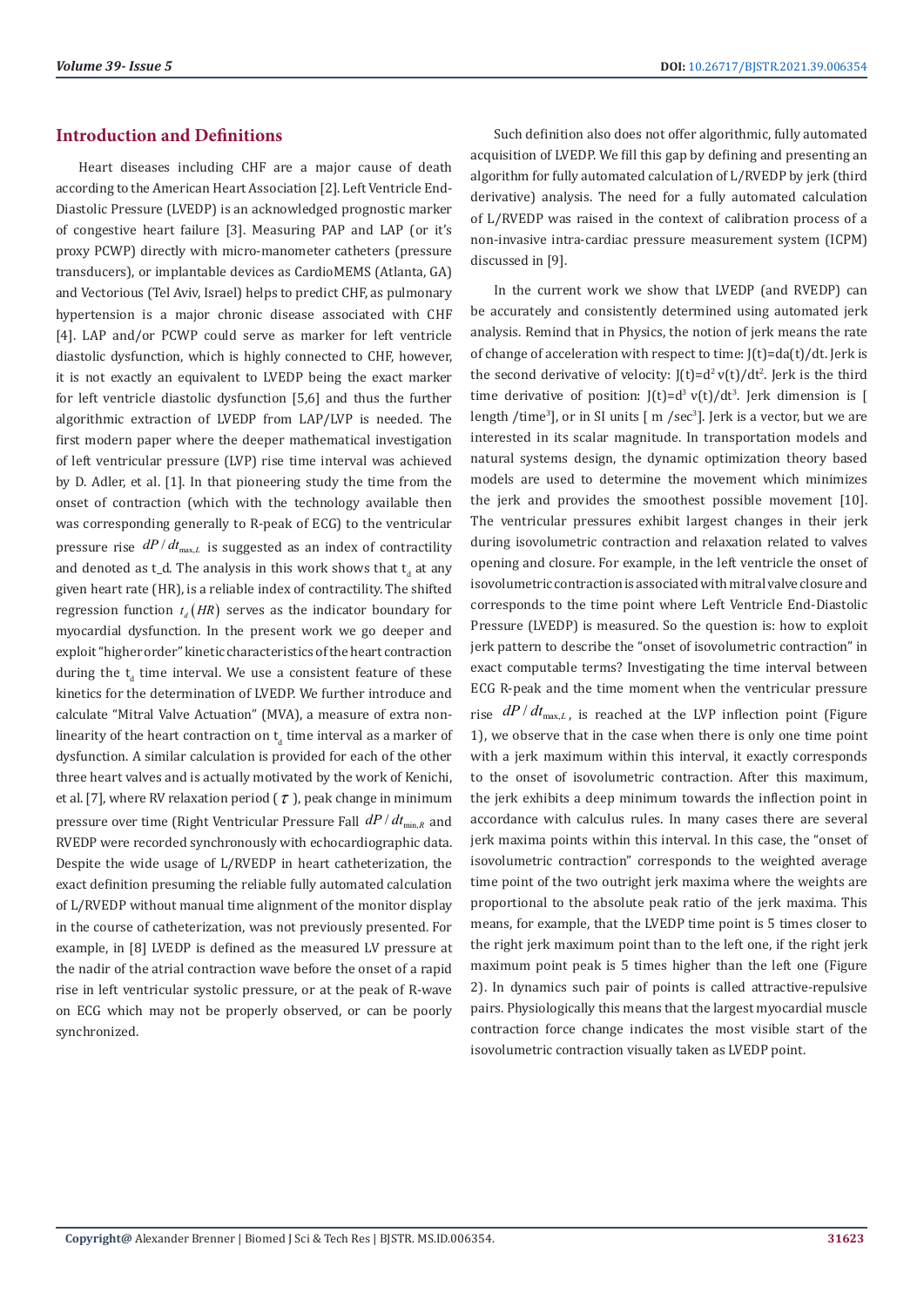

**Figure 1:** LVP and Jerk graphs and synchronized ECG.



 The following definitions are derived from the above observations:

## **Definition 1L**

LVEDP is defined as the Left Ventricular Pressure (LVP) value corresponding to the LVP jerk maximum point within the time interval between ECG R-peak and the time moment when the ventricular pressure rise  $dP/dt_{max,L}$  is reached at the LVP inflection point in case when there exists one such LVP jerk maximum; in case when there are more than one such maxima points, the LVEDP is defined as the LV pressure at a time point calculated as the weighted average of the two rightmost jerk maxima, where the weights are proportional to the absolute peak ratio of the jerk maxima.

Thus, the jerk local maxima points of the LV pressure in the time interval between ECG R-peak and the LVP inflection point play the crucial role in the exact assessment of LVEDP. From the physiological point of view, the number of these local maxima points occurring during this period characterizes the non-uniformity and quality of the ventricular preload, isovolumetric contraction smoothness provided by Mitral Valve and quantifies the irregularities of the Mitral Valve closure. Hence, we get a new marker for this irregularity by calculating the average number of jerk local maxima in each of the time intervals between the respective ECG R-peaks and the LVP inflection points during the overall measurement time.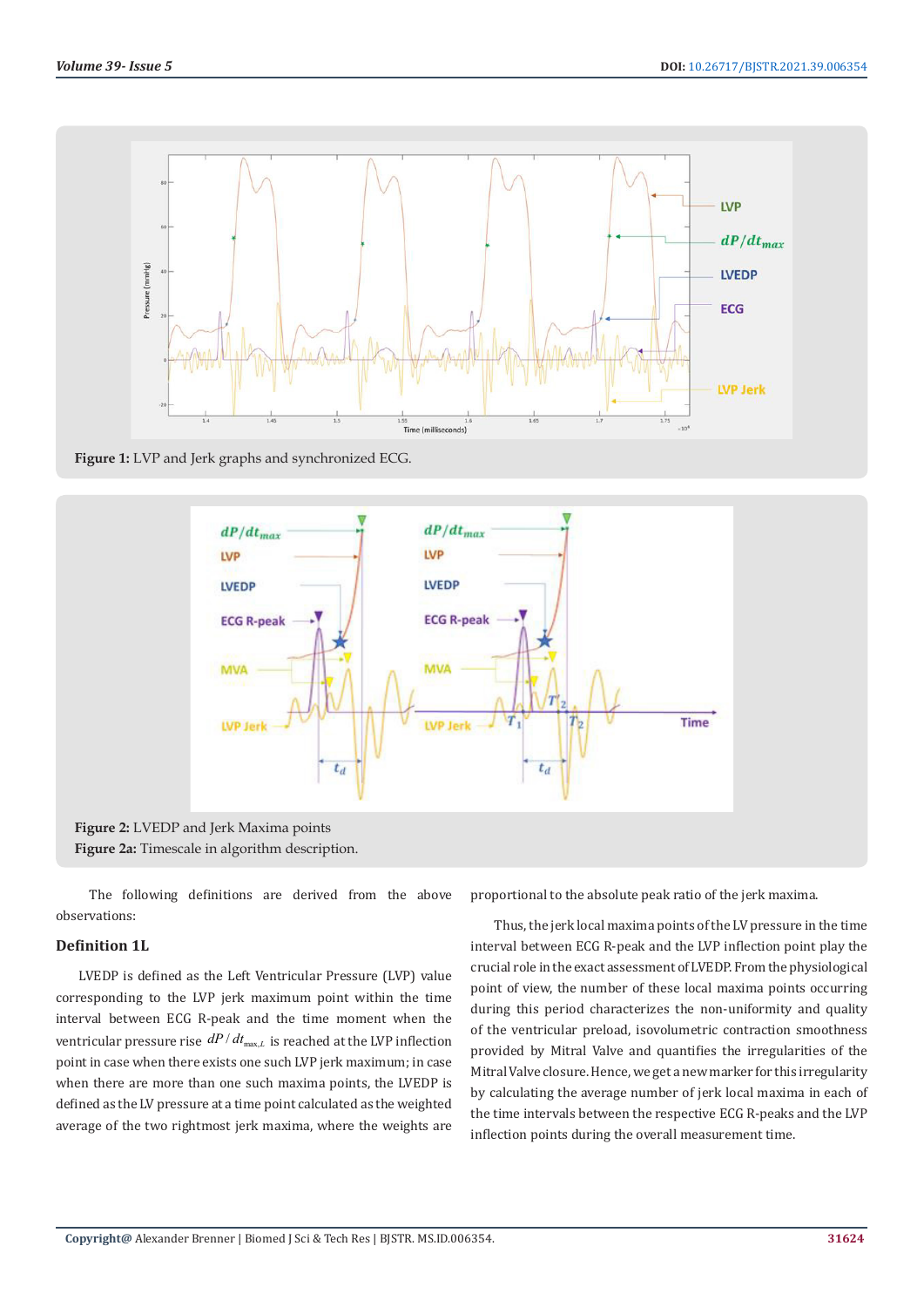#### **Definition 2L**

We define the "Mitral Valve Actuation" (MVA) as the average number of the LV pressure third derivative (jerk) local maxima points in the time intervals between ECG R-peaks and the LVP inflection points corresponding to ventricular pressure rise  $dP/dt_{\text{max}}$ , across the overall measurement time.

Defined in this way, the "Mitral Valve Actuation" (MVA) characterizes the non-uniformity and quality (loss or gain) of the isovolumetric contraction controlled by Mitral Valve. We have repeatedly observed during human studies (performed

under ethical committee approval) that following coronary stent deployment for myocardial revascularization, MVA dropped considerably, characterizing the overall functional improvement. The working hypothesis is that an ideal healthy subject has MVA = 1, meaning that the closer MVA is to 1, the better appears to be myocardial performance – matching with improved LVEDP values. (Figures 3 & 4) for the MVA dynamics of the NSTEMI myocardial infarction patients before and after stent deployment.

In the same manner as LVEDP and MVA we define the RVEDP and TVA.







#### **Definition 1R**

RVEDP is defined as the Right Ventricular Pressure (RVP) value corresponding to the RVP jerk maximum point within the time interval between ECG R-peak and the time moment when the ventricular pressure rise  $dP/dt_{\text{max},R}$  is reached at the RVP inflection point in case there exists one such RVP jerk maximum; in case when there are more than one such maxima points, the RVEDP is defined as the RV pressure at the weighted average time point of the two rightmost jerk maxima, where the weights are proportional

to the absolute peak ratio of the jerk maxima.

Thus, the jerk local maxima points of the RV pressure in the time interval between ECG R-peak and the RVP inflection point play the crucial role in the exact assessment of RVEDP. From the physiological point of view the number of these local maxima points occurring during this period characterizes the nonuniformity and quality of the ventricular preload, isovolumetric contraction smoothness provided by Tricuspid Valve and quantifies the irregularities of the Tricuspid Valve closure. Hence we get a new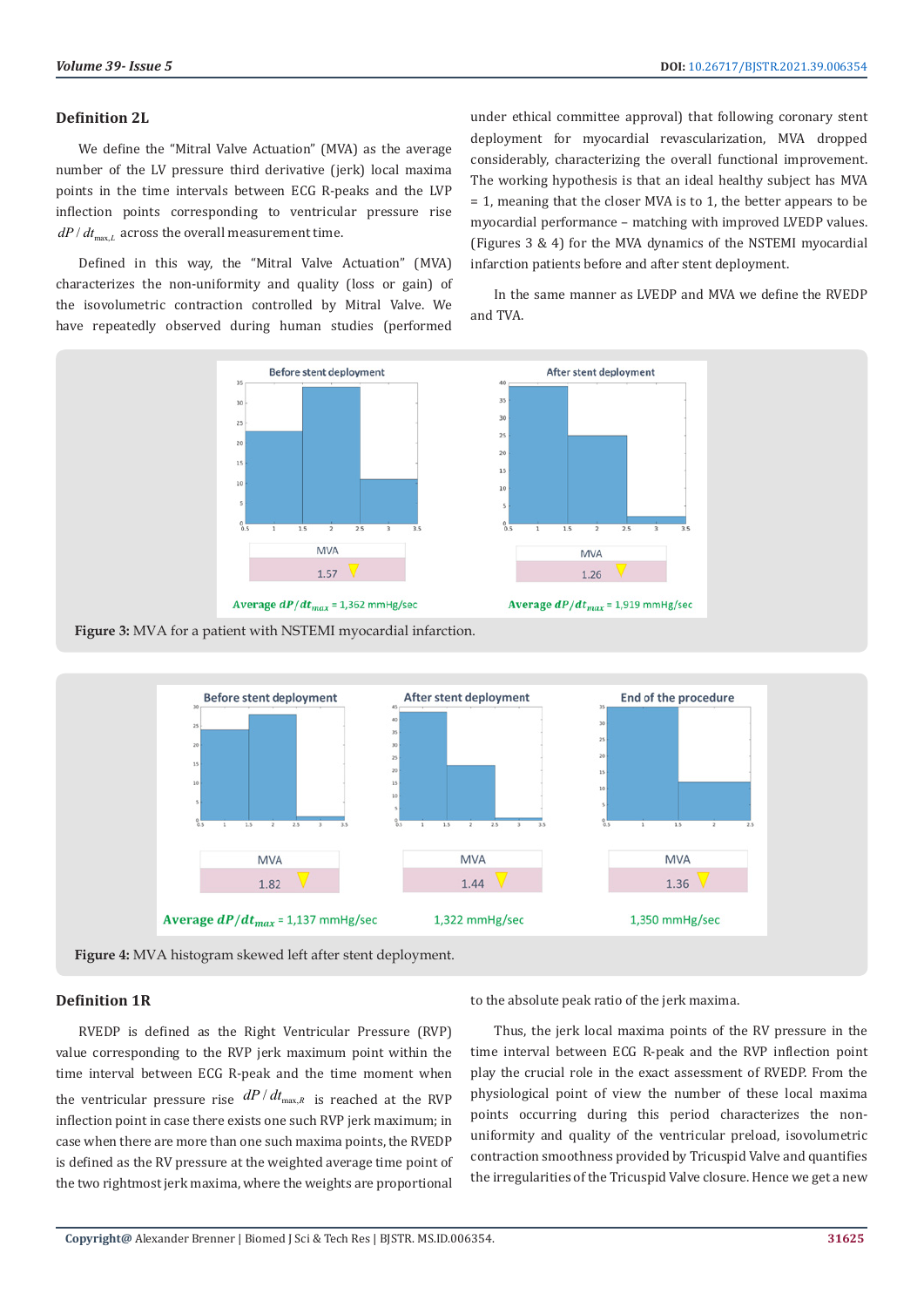marker for this irregularity by calculating the average number of jerk local maxima in each of the time intervals between ECG R-peak and the RVP inflection point during the overall measurement time.

### **Definition 2R**

We define the "Tricuspid Valve Actuation" (TVA) as the average number of the RV pressure third derivative (jerk) local maxima points in the time intervals, between ECG R-peak and the RVP inflection point corresponding to ventricular pressure rise  $dP/dt_{\text{max}, R}$  across the overall measurement time.

Defined in this way, the "Tricuspid Valve Actuation" (TVA) characterizes the non-uniformity and quality (loss or gain) of the isovolumetric contraction controlled by the Tricuspid Valve. It was observe that after coronary stent deployment TVA dropped considerably, characterizing the overall functional improvement. The working hypothesis is that an ideal healthy subject has TVA = 1, meaning that the closer is TVA to 1, the better is the myocardial functional state. Next, considering the descending slope of LVP, we examine the number of jerk local maxima points on the time interval between the closure of the Aortic Valve, i.e. the time moment where the left ventricular pressure fall (LVPF)  $dP/dt_{min,L}$  is reached and the end point of isovolumetric relaxation corresponding to the opening of the Mitral Valve.

### **Definition 3L**

We define the "Aortic Valve Actuation" (AVA) as the average number of the LV pressure third derivative (jerk) local maxima points in the time intervals, between the LVP inflection point corresponding to left ventricular pressure fall  $dP/dt_{min,L}$  and the onset of LV filling coinciding with the Mitral Valve opening across the overall measurement time.

Unlike LVEDP time point, the opening of the Mitral Valve is clearly detectable as it is very close to the absolute minimum of LVP across the cardiac cycle. Defined in this way, the "Aortic Valve Actuation" (AVA) characterizes the non-uniformity and quality (loss or gain) of the isovolumetric relaxation controlled by Aortic Valve. We have observed that after coronary stent deployment for myocardial revascularization AVA dropped considerably, indicating the overall functional improvement. The working hypothesis is that for an ideal healthy subject AVA = 1, meaning that the closer is AVA to 1, the better is the myocardial functional state.

In the same manner, as AVA is defined while investigating the descending slope of LVP, we further define PVA when considering the descending slope of RVP.

We examine the number of jerk local maxima in the time interval between the closure of the Pulmonary Valve, i.e. the time moment where the right ventricular pressure fall (RVPF)  $dP/dt_{min}$  is achieved and the end point of isovolumetric relaxation corresponding to the opening of the Tricuspid Valve.

#### **Definition 3R**

We define the "Pulmonary Valve Actuation" (PVA) as the average number of the RV pressure third derivative (jerk) local maxima points in the time intervals, between the RVP inflection point corresponding to right ventricular pressure fall  $dP/dt_{min,R}$ and the onset of RV filling by opening of the Tricuspid Valve across the overall measurement time.

Unlike RVEDP time point, the opening of the Tricuspid Valve is clearly detectable as it is very close to the absolute minimum of RVP across the cardiac cycle. Defined in this way, the "Pulmonary Valve Actuation" (PVA) characterizes the non-uniformity and quality (loss or gain) of the isovolumetric relaxation provided by Pulmonary Valve. It was observed that after ASD closure or coronary stent deployment PVA dropped considerably, characterizing the overall functional improvement. The working hypothesis is that for an ideal healthy subject PVA = 1, meaning that the closer is PVA to 1, the better is the myocardial functional state.

Thus, we have defined "Valve Actuation" (VA) for each of four heart valves (Tricuspid, Mitral, Aortic, Pulmonary) closure processes and denoted them as TVA, MVA, AVA and PVA following the valves' names. The new values of TVA, MVA, AVA and PVA are progressively increasing according to the patient hemodynamic and clinical status in the course of a gradual (or) staged evolution of CHF. With a stable L/RVEDP calculation algorithm and the "Valve Actuation" characteristics we turn to the investigation of the statistics behind time intervals on which the "Valve Actuation" values are calculated. More precisely, we present the histograms of the distributions corresponding to these interval lengths. Denote by the histogram triangular index (TI) the integral of the probability density function of the intervals forming the histogram during the measuring period divided by the density function's maximal height, or in other words, TI is calculated as the ratio of the histogram area divided by its height.

## **Definition 4L**

The Mitral Valve Actuation Triangular Index (MVATI) is the Triangular Index of the histogram built from the time intervals, between ECG R-peak and the LVP inflection point corresponding to ventricular pressure rise  $dP/dt_{\text{max}}$ , across the overall measurement time.

# **Definition 4R**

 The Tricuspid Valve Actuation Triangular Index (TVATI) is the Triangular Index of the histogram built from the time intervals, between ECG R-peak and the RVP inflection point corresponding to ventricular pressure rise  $dP/dt_{\text{max},R}$  across the overall measurement time.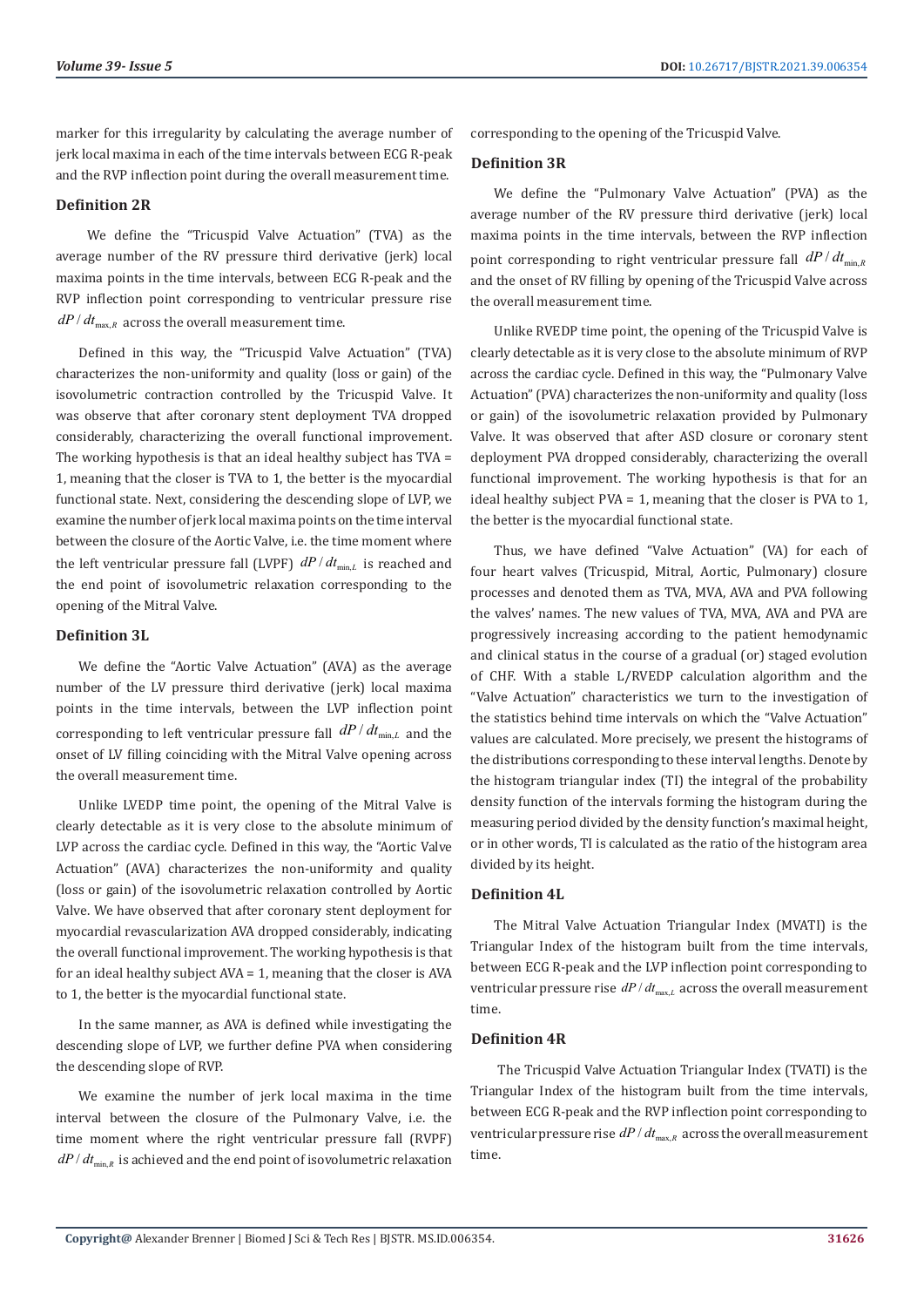### **Definition 5L**

The Aortic Valve Actuation Triangular Index (AVATI) is the Triangular Index of the histogram built from the time intervals, between LVP inflection point corresponding to left ventricular pressure fall  $dP/dt_{min,L}$  and the onset of LV filling by opening of the Mitral Valve across the overall measurement time.

## **Definition 5R**

The Pulmonary Valve Actuation Triangular Index (PVATI) is the Triangular Index of the histogram built from the time intervals, between RVP inflection point corresponding to right ventricular pressure fall  $dP/dt_{min,l}$  and the onset of RV filling by opening of the Tricuspid Valve across the overall measurement time.

The above definitions 4-5 are motivated by HRV triangular index (HTI) which was defined as the integral of the probability density function of RR intervals during the measuring period divided by the density function's maximal height. Here we calculate only the short-term histograms (see [11] for short-term HTI), but during the postoperative intensive care periods it is quite possible to investigate also the long term TI-s. The new markers of heart failure MVATI, TVATI, AVATI, PVATI are changing according to the patient condition and are generally decreasing in the course of CHF progress, while TVA, MVA, AVA and PVA are progressively increasing.

# **Methods**

## **Description of Equipment and the Experiment Setup**

The system contains Mennen VitaLogik-5500 Medical Monitor with 4 analogue output channels of which 3 are occupied by intracardiac blood pressure channels and one ECG (II- lead) channel. The Monitor is connected to the computer via standard oscilloscope for signal digitalization. The digitalized signal is accumulated by the proprietary software which is synchronizing the Monitor channels, recording and processing the input data. The setup is placed in the catheterization laboratory and used in parallel to the catheterization laboratory equipment utilizing the same pressure lines from micro-manometer catheters (pressure transducers) during catheterization. The experiments were conducted under Ethical (Helsinki) committee approval during catheterization procedures at the Ziv Medical Center, Safed, Israel. In total 34 patients were investigated: 14 with Non-ST elevation (NSTEMI) myocardial infarction (out of them 7 with known CAD -Coronary Artery Disease), 5 with Atrial Septal Defect, 1 with Dilated Cardiomyopathy, 1 with Congestive Heart Failure, 14 underwent hemodynamic diagnostic catheterization (out of them 6 with known CAD). All the above patients were undergoing a planned catheterization procedure. During the procedure several recordings of the patients' intra-cardiac pressure were taken using the above described setup. The acquired data was post-processed by the following algorithm.

### **Description of the Algorithm**

- **I.** The Monitor pressure data channels are synchronized with ECG data channel at 1 msec level.
- **II.** The moving window averaging is applied to all channels to smoothen the functions and enable to calculate numerical derivatives.

### **III. Identifying L/RVEDP time points:**

- Finding  $R$  peak times  $T_1$  on ECG (or S-peaks if R-peaks are unavailable or insufficiently manifested).
- Finding  $dP/dt_{\text{max}}$  *LR* times T<sub>2</sub> on the cycle after ECG peak.
- Numerically differentiate the pressure  $P(t)$  three times on each of the time intervals  $[T_1, T_2]$
- Identify the maxima points of jerk function  $d^3P(t)/dt^3$  on the interval  $[T_1, T_2] \subseteq [T_1, T_2]$ , where  $T_2$  is the start of jerk negative zone near T<sub>2</sub>, see Figure 2a.
- If there exists one maximum of the jerk function on  $[T_1, T_2]$  we take the pressure value P(t) at this point as L/RVEDP.
- If there exist several maxima of the jerk function on  $[T_1, T_2]$  we take the weighted average time point of the two right maxima accounting these jerk function maxima values and take the pressure value P(t) at this point as L/RVEDP.

## **IV. Finding of L/RVESP Time Points:**

- Following  $dP/dt_{\text{max}, L/R}$  times T<sub>2</sub> find L/RVSP times T<sub>3</sub> corresponding to the absolute maximum  $P_{\text{max}, L/R}$  on the period.
- Following  $P_{\text{max}, L/R}$  find the times  $T_4$  corresponding to  $dP / dt_{\min, L/R}$
- Following  $dP/dt_{\min, L/R}$  find the times T<sub>5</sub> of L/RVESP corresponding to the absolute minimum  $P_{min, L/R}$  on the period.
- **V.** When the time moments  $T_1$ ..... $T_5$  are identified on each cardiac cycle, the number of the LV/RV pressure third derivative (jerk) function local maxima points are calculated on  $[T_1, T_2]$ , averaging over the whole recording period we get the "Mitral Valve Actuation" (MVA) for LV and "Tricuspid Valve Actuation" (TVA) for RV respectively.
- **VI.** In the same way, on each cardiac cycle the number of the LV/RV pressure third derivative (jerk) function local maxima points are calculated on  $[T_4, T_5]$ , averaging over the whole recording period we get the "Aortic Valve Actuation" (AVA) for LV and "Pulmonary Valve Actuation" (PVA) for RV respectively.
- **VII.** At the next step we form the histograms of  $[T_1, T_2]$  and  $[T_4, T_3]$  $T_{5}$ ] over the whole recording period both for LV and RV and calculate the histogram triangular indexes MVATI/TVATI/ AVATI/PVATI as the ratio of the integral of the probability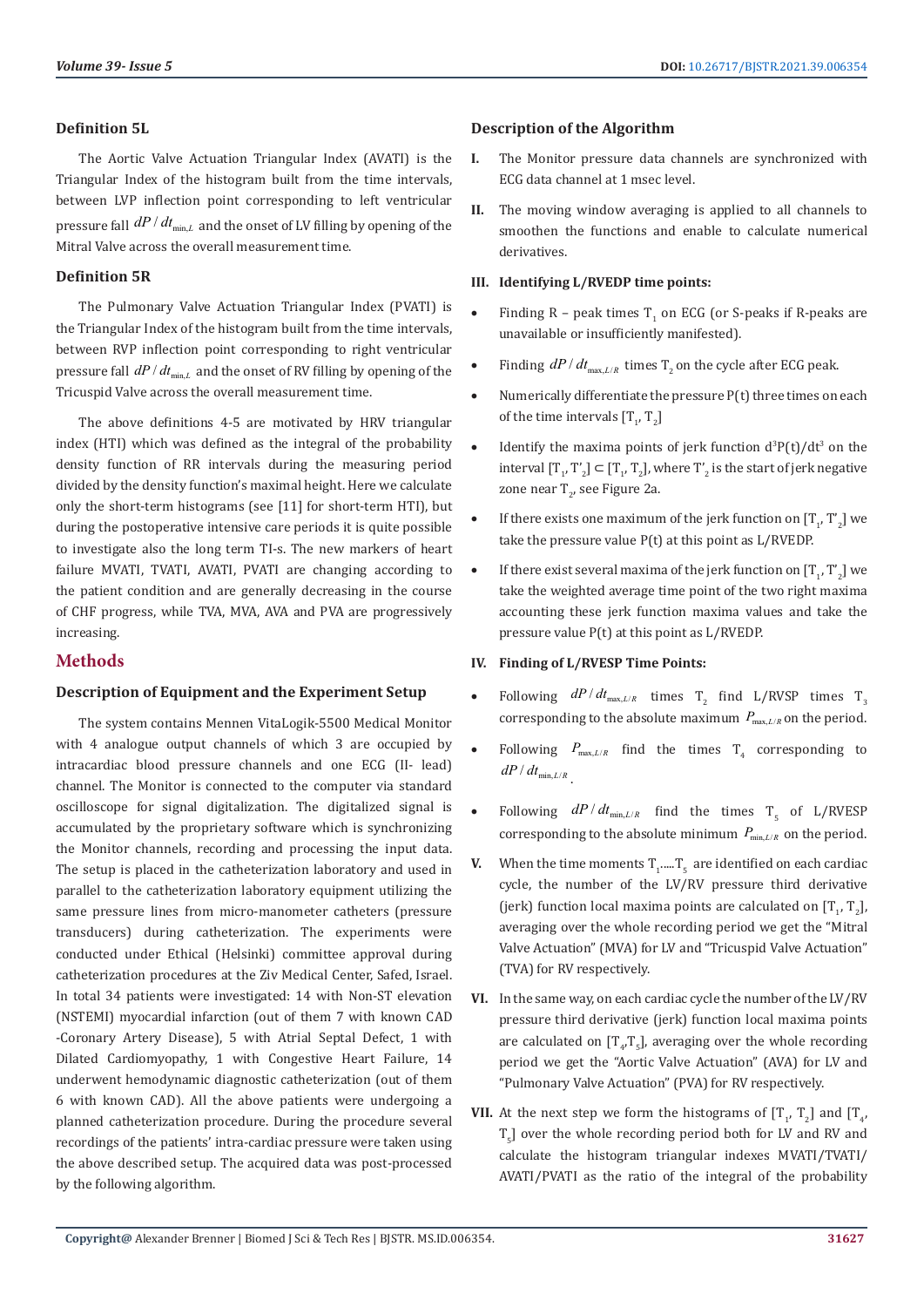density function of the intervals forming each of the histograms divided by the histogram maximal height.

**VIII.**The statistics for the above calculated values is provided in the results section below.

## **Results**

We measure stability of measured L/RVEDP in several ways:

**I.** Averaged in time L/RVEDP calculated value over all subjects and hospital device average value shown on another monitor are within 2 Standard Deviations radius of calculated values within one another.

- **II.** "Drawing" the Upper and Lower Envelopes of L/RVEDP as time series (Figure 5), we observe that both Upper and Lower Envelopes of L/RVEDP with their Standard Deviations are within 2 Standard Deviations radius of calculated values. Lower/Upper envelopes of L/RVEDP are built as sliding Minimum/Maximum of 3 subsequent L/RVEDP values.
- **III.** Relative Standard Deviation is only 17% for LVEDP and 5% for RVEDP over all subjects and times supporting the stability of the method (Figure 5). Tables 1 and 2

#### **Table 1.**

| <b>LVEDP</b> stability | Average mm Hg | STD mmHg | <b>Relative STD</b> | <b>Hospital Device mmHg</b> |
|------------------------|---------------|----------|---------------------|-----------------------------|
| LVEDP Upper Envelope   | 28.03         | 2.66     | 0.1                 |                             |
| <b>LVEDP</b>           | 24.1          | 4.03     | 0.17                | ว1 ว                        |
| LVEDP Lower Envelope   | 19.97         | 2.54     | 0.13                |                             |

#### **Table 2.**

| <b>RVEDP</b> stability | Average mmHg | STD mmHg | <b>Relative STD</b> | <b>Hospital Device mmHg</b> |
|------------------------|--------------|----------|---------------------|-----------------------------|
| RVEDP Upper Envelope   | 15.14        | 0.57     | 0.04                |                             |
| <b>RVEDP</b>           | 14.27        |          | 0.05                |                             |
| RVEDP Lower Envelope   | 13.55        | 0.44     | 0.03                |                             |

• LVEDP stability

Table 1.

• RVEDP stability

Table 2.

The below tables 3 and 4 show the statistical independence of newly defined Valve Actuation (VA) values (Jerk maxima counts) for all four valves TVA, MVA, AVA, PVA from ventricular pressure rise

 $dP/dt_{\text{max, } L/R}$ , ventricular pressure fall  $dP/dt_{\text{min, } L/R}$  and L/RVEDP, L/ RVESP respectively:

• Left jerk maxima count

Table 3.

• Right jerk maxima count

Table 4.

#### **Table 3.**

| Left heart<br>characteristics                       | Average | <b>STD</b> | <b>Relative STD</b> | <b>Correlation</b> | <b>Correlation with</b><br>LVE P |
|-----------------------------------------------------|---------|------------|---------------------|--------------------|----------------------------------|
| dp<br>$\angle dt_{\text{max},L}$<br>(mmHg)<br>msec) | 1.22    | 0.055      | 0.045               | $0.059$ (with MVA) | $\overline{\phantom{a}}$         |
| MVA (Jerk maxima<br>count)                          | 2.46    | 0.64       | 0.26                | $0.54$ (with AVA)  | -0.03 (with LVEDP)               |
| dp<br>$\angle dt_{\min,L}$<br>(mmHg)<br>msec)       | $-1.31$ | 0.08       | 0.06                | $0.08$ (with AVA)  | ٠                                |
| AVA (Jerk maxima<br>count)                          | 2.26    | 0.68       | 0.3                 |                    | 0.01 (with LVESP)                |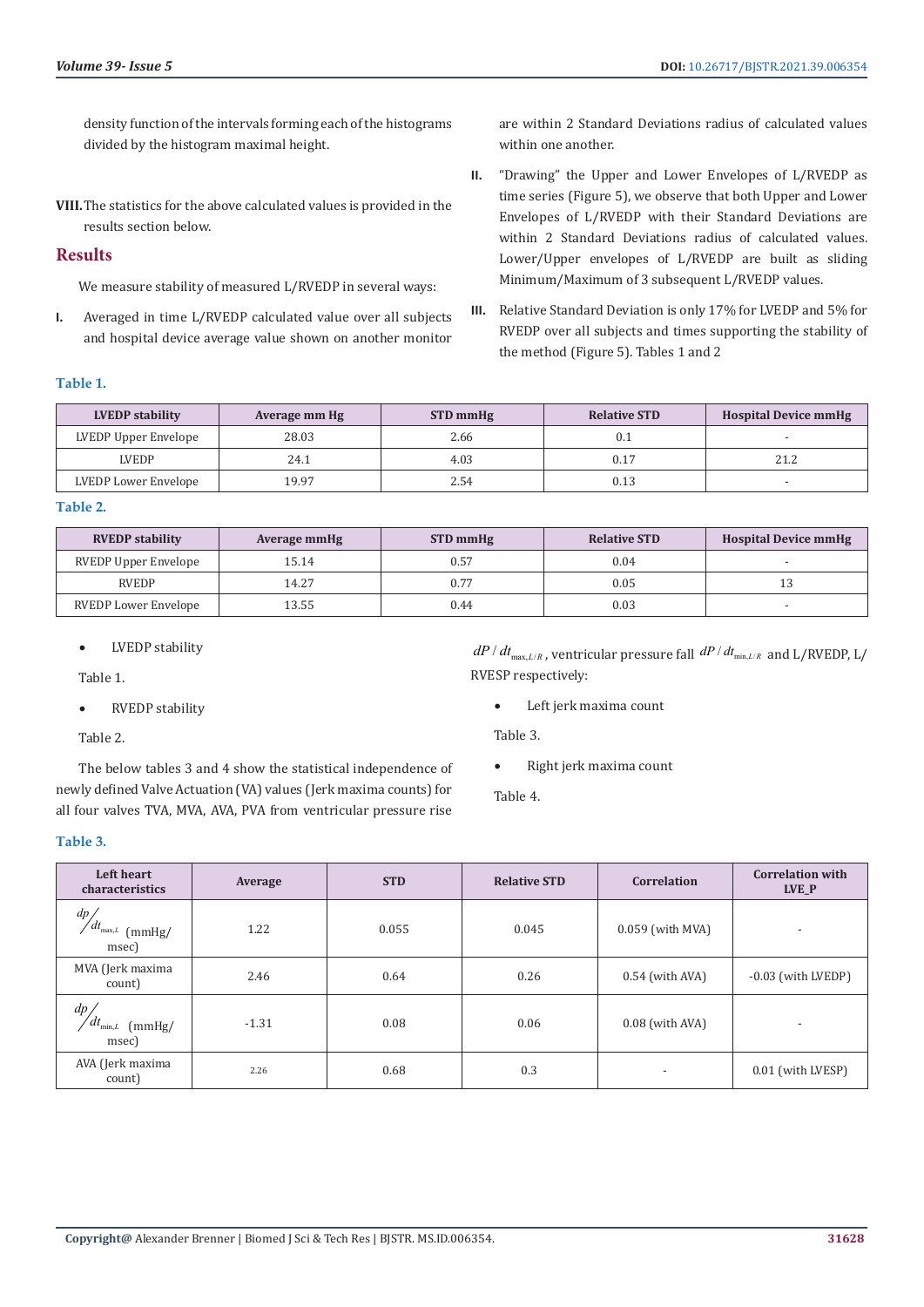|  | ٧ | × |  |
|--|---|---|--|
|  |   |   |  |

| <b>Right heart</b><br>characteristics        | Average | <b>STD</b> | Relative STD | Correlation              | Correlation with<br><b>RVE P</b> |
|----------------------------------------------|---------|------------|--------------|--------------------------|----------------------------------|
| dp/<br>$\sqrt{dt_{\max,R}}$ (mmHg/<br>msec)  | 0.22    | 0.015      | 0.068        | $-0.06$ (with TVA)       | $\overline{\phantom{a}}$         |
| TVA (Jerk maxima<br>count)                   | 3.05    | 0.69       | 0.23         | $0.25$ (with PVA)        | 0.09 (with RVEDP)                |
| $dp_{\ell}$<br>$dt_{\min,R}$ (mmHg/<br>msec) | $-0.21$ | 0.013      | 0.062        | $0.16$ (with PVA)        | $\overline{\phantom{a}}$         |
| PVA (Jerk maxima<br>count)                   | 2.38    | 0.8        | 0.34         | $\overline{\phantom{a}}$ | 0.06 (with RVESP)                |



**Figure 5:** Lower and Upper envelopes of LVEDP points.

From the above tables, all Valve Actuation (VA) values (Jerk maxima counts) are statistically independent of the respective EDP, ESP and ventricular pressure rise/fall counterparties as time series. Further on, for NSTEMI patients the average AVA = 2.78 while for leftover group AVA =  $1.75$  (For all the group AVA =  $2.26 \pm$ 

0.68). Hence, AVA may be considered as an independent marker for NSTEMI myocardial infarction diagnostics, though more statistical analysis is needed here on larger patient groups. In combination with  $dP/dt_{\text{max}, L}$  and  $dP/dt_{\text{min}, L}$  one can differentiate NSTEMI patients with preserved and reduced ejection fraction: (Table 5).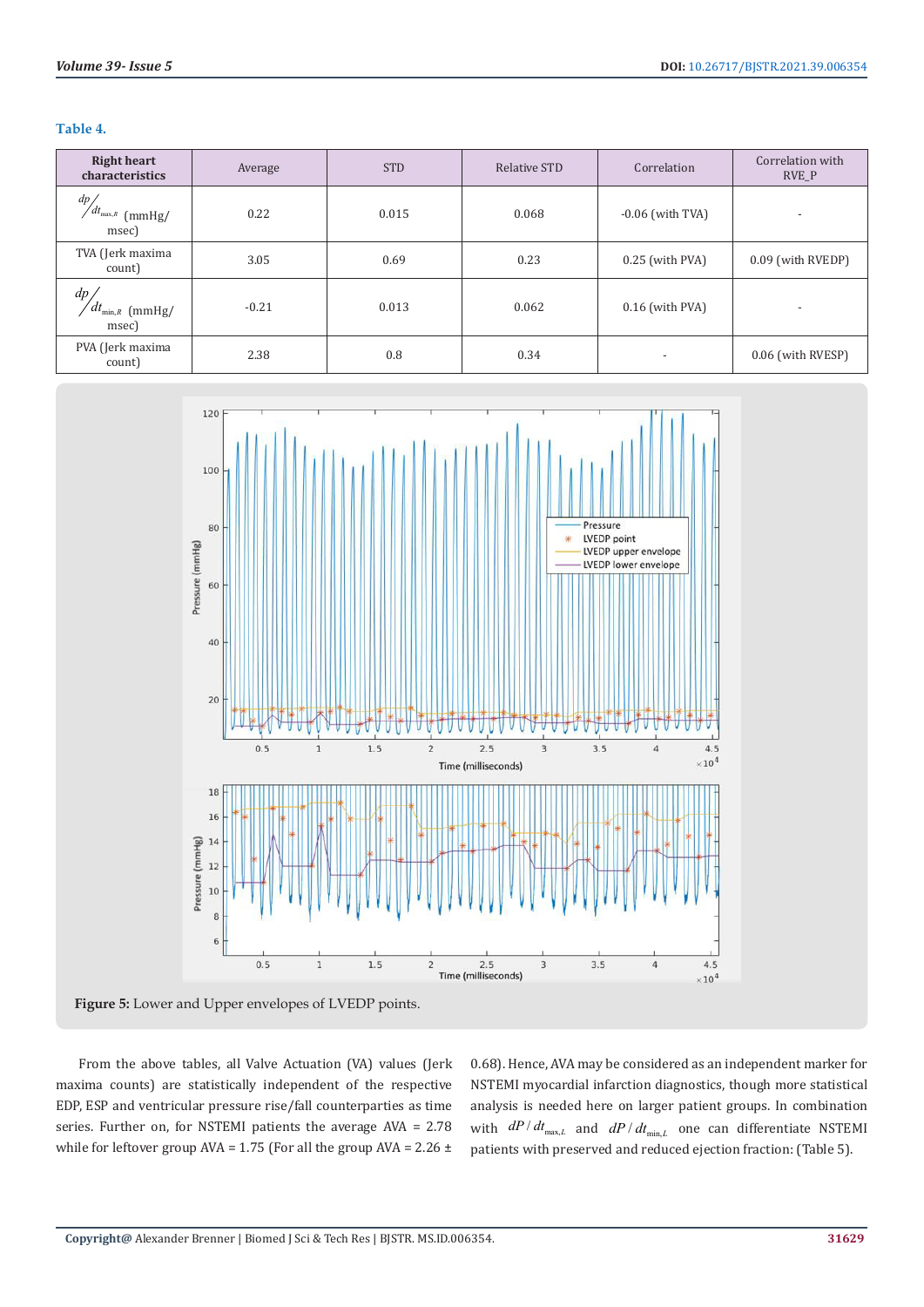| Left heart<br>characteristics                                      | Average | <b>STD</b> | <b>NSTEMI</b> | <b>NSTEMI</b> with HFpEF | <b>NSTEMI</b> with HFrEF |
|--------------------------------------------------------------------|---------|------------|---------------|--------------------------|--------------------------|
| dp<br>$'dt_{\text{max},L}$<br>$\lceil \text{mmHg} \rceil$<br>msec) | 1.22    | 0.055      | 1.12          | 1.19                     | 0.72                     |
| dp<br>$\sqrt{dt}$ min, L (mmHg/<br>msec)                           | $-1.31$ | 0.08       | $-1.2$        | $-1.25$                  | $-0.84$                  |

**Table 5.**

Remind that Valve Actuation Triangular Indexes are defined as the Triangular Indexes of the histograms built from the time intervals, between ECG R-peak and the L/RVP inflection point corresponding to ventricular pressure rise  $dP/dt_{\text{max, L/R}}$  across overall measurement time and respectively from ventricular pressure fall  $dP/dt_{min, L/R}$  to L/RVESP across overall measurement time. The correlations of the M/A/T/PVATI with M/A/T/PVA and L/REDP/ESP follow: (Table 6). The most interesting features here are that the left side M/AVATI are sufficiently low correlated with LVEDP while the right side T/PVATI exhibit sufficiently high correlation with RVEDP. Also TVATI is low correlated with LVESP. MVATI and AVATI can be the further markers differentiating NSTEMI Myocardial infarction with preserved and reduced ejection fraction: (Table 7).

#### **Table 6.**

| Left heart characteristics | Average | <b>Correlation with VA</b> | <b>Correlation with EDP</b> | <b>Correlation with ESP</b> |
|----------------------------|---------|----------------------------|-----------------------------|-----------------------------|
| MVATI (mmHg/msec)          | 95.92   | $0.65$ (MVA)               | $0.12$ (LVEDP)              | 0.21 (LVESP)                |
| AVATI (mmHg/msec)          | 87.45   | $0.83$ (AVA)               | $0.07$ (LVEDP)              | 0.35 (LVESP)                |
| TVATI (mmHg/msec)          | 120.22  | $-0.56$ (TVA)              | $-0.63$ (RVEDP)             | 0.14 (RVESP)                |
| PVATI (mmHg/msec)          | 151.99  | $0.45$ (PVA)               | $-0.3$ (RVEDP)              | 0.63 (RVESP)                |

#### **Table 7.**

| Left heart<br>characteristics | Average | <b>STD</b> | <b>NSTEMI</b> | <b>NSTEMI</b> with HFpEF | <b>NSTEMI</b> with HFrEF |
|-------------------------------|---------|------------|---------------|--------------------------|--------------------------|
| MVATI (mmHg/msec)             | 95.92   | 27.54      | 104.85        | 106.06                   | 86.62                    |
| AVATI (mmHg/msec)             | 87.45   | 45.98      | 108.92        | 101.42                   | 221.4                    |

### **Discussion**

We propose an algorithm for automated measurement of L/RVEDP based on locating the most bulleting changes in L/R ventricular pressure in terms of the third derivative (jerk) local maxima monitored in real time. Further investigation of jerk local maxima leads to new independent CHF markers we call "Valve Actuation" (MVA, TVA) which are a statistically independent from ventricular pressure rise  $dP/dt_{\text{max}, L/R}$  which are classical quality markers of LV/RV systolic function. The average correlation between MVA and  $dP/dt_{\text{max}, L}$  is only 6% and between TVA and  $dP/dt_{\text{max},R}$  is -6% according to our measurements. This is not surprising as the first characterizes the dynamics of Mitral valve closure and the second - Aortic valve opening. Respectively, TVA characterizes the dynamics of Tricuspid valve closure and  $dP/dt_{\text{max}, R}$  Pulmonary valve opening. On the "back end" of Cardiac cycle the correlations are a bit larger, but still not significant. The average correlation between AVA and  $dP/dt_{min,L}$  is only 8% and between PVA and  $dP/dt_{min, R}$  is 16%, reflecting a smaller turbulence

of the flow through Right ventricle. Investigating time intervals where the patterns of jerk local maxima changes are observed, we have introduced new numerical characteristics of myocardial performance such as Mitral/Tricuspid/Aortic/Pulmonary Valve Actuation Triangular Indexes (MVATI/TVATI/AVATI/PVATI) similar to HRV triangular index. These indexes are 40% (Left) - 60% (Right) correlated with the respective distributions' standard deviations showing that there is a place for further investigations. These newly introduced values are changing according to the patient condition: The Indexes are generally decreasing, while "Valve Actuation" are generally increasing in the course of CHF progress. Being capable to measure independent behaviour characteristics of all 4 heart valves enables to obtain a full clinical picture of the patient heart condition. Implementation of these new parameters in advanced and automated cardiac monitoring systems will enhance the efficacy of cardiac performance evaluation and the quality of therapy.

## **Acknowledgement**

The authors gratefully acknowledge Professor Zvi Gershon Grossman for valuable observations and comments.